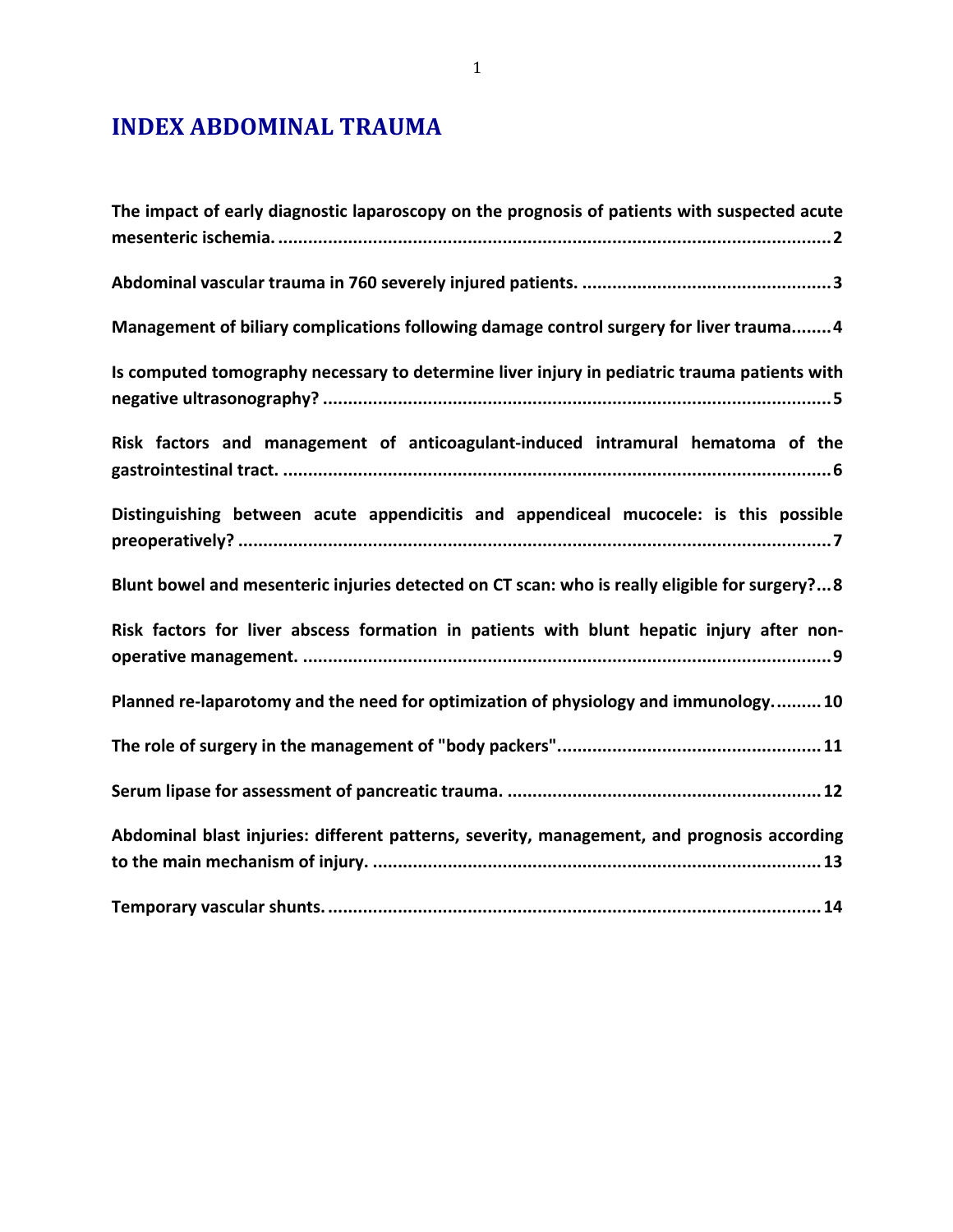# The impact of early diagnostic laparoscopy on the prognosis of patients with suspected acute mesenteric ischemia.

Gonenc M, Dural C A, Kocatas A, Buyukasik S, Karabulut M, Alis H.

Eur J Trauma Emerg S. 2013;39(2):185-189. 10.1007/s00068-013-0253-y

To assess the impact of early diagnostic laparoscopy in patients with suspected acute mesenteric ischemia in whom other diagnostic studies are inconclusive or unavailable.

The medical records of patients who underwent diagnostic laparoscopy with a preoperative diagnosis of acute mesenteric ischemia between January 2008 and January 2012 were reviewed. The patients who had a preoperative diagnosis of acute mesenteric ischemia based on computed tomography or angiography were excluded. Outcome variables were the time between admission and diagnostic laparoscopy, overall revascularization rate, successful revascularization rate, and in-hospital mortality rate.

Fifty-three patients were included in the study. Twelve patients  $(22.6 %)$  had negative diagnostic laparoscopy. In 43 patients (77.4 %) who were found to have acute mesenteric ischemia at diagnostic laparoscopy, the mean time between admission and diagnostic laparoscopy, overall revascularization rate, successful revascularization rate, and in-hospital mortality rate were 10.2 h, 32.5 %, 13.9 %, and 74.4 %, respectively. The mean time between admission and diagnostic laparoscopy was significantly shorter in patients who underwent successful revascularization, and in those who survived with or without developing short bowel syndrome.

Diagnostic laparoscopy is a safe and reliable diagnostic tool that can have a positive impact on the prognosis of patients with suspected acute mesenteric ischemia if carried out in a timely manner when radiological diagnostic studies are inconclusive or unavailable.

#### **Keywords**

diagnostic laparoscopy - computed tomography - mesenteric ischemia - revascularization mortality - multidetector ct angiography - intestinal ischemia - management - mortality accuracy - disease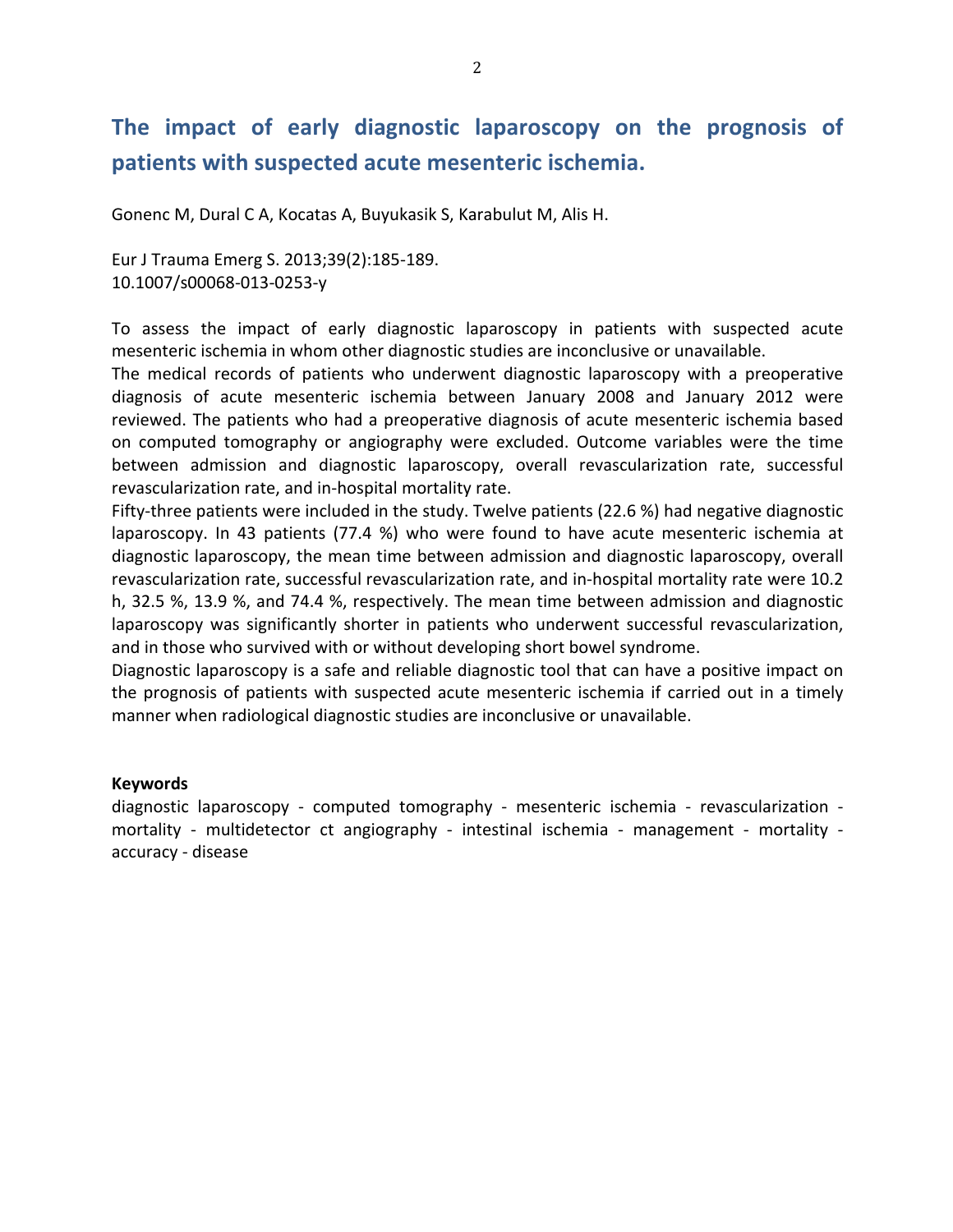## Abdominal vascular trauma in 760 severely injured patients.

Heuer M, Hussmann B, Kaiser G M, Lefering R, Paul A, Lendemans S, Dgu.

Eur J Trauma Emerg S. 2013;39(1):47-55. 10.1007/s00068-012-0234-6

### *Purpose*

The relevance of abdominal vascular injuries in polytraumatic patients within a large collective has not yet been thoroughly analyzed. This study aimed at assessing the prevalence of traumatic injuries in relation to outcome and currently established treatment options.

### *Methods*

51,425 patients from the Trauma Registry of the German Society of Trauma Surgery (TR DGU) (1993-2009) were analyzed retrospectively. All patients who had an Injury Severity Score (ISS) of  $>= 16$ , were directly admitted to a trauma center and subsequently received treatment for at least three days, were  $>= 16$  years old, and had an abdominal injury (AIS(abdomen)  $>= 2$ ) were included. Patients with abdominal trauma (AIS(abdomen)  $>= 2$ ) were compared with patients with additional vascular trauma (AIS(vascular) 2-5).

### *Results*

10,530 (20.5 %) of the  $51,425$  patients had documented abdominal injury. 760 (7.2 %) of the patients with abdominal injury additionally showed abdominal vascular injury (AIS(abdomen)  $>=$ 2, AIS(vascular) 2-5) and were analyzed based on the classification of the American Association for the Surgery of Trauma (AAST) organ severity score (AAST vascular injury grade: II, 2.4 %; III, 2.7 %; IV, 1.8 %; V, 0.2 %. Patients with high-grade abdominal vascular injury (grades IV and V) showed a significant increase in mortality (IV, 44.6 %; V, 60 %) and consequently a decrease in the need for surgical intervention (IV, 67.4 %; V, 64 %).

### *Conclusions*

The results presented here show the prevalence and outcome of abdominal vascular injuries in a large collective within the TR DGU for the first time. Based on the current literature and these findings, a treatment algorithm has been developed.

### **Keywords**

trauma - abdomen - vascular injury - mortality - prognosis - multiple organ failure - emergencyroom - german-society - management - sepsis - register - surgery - score - time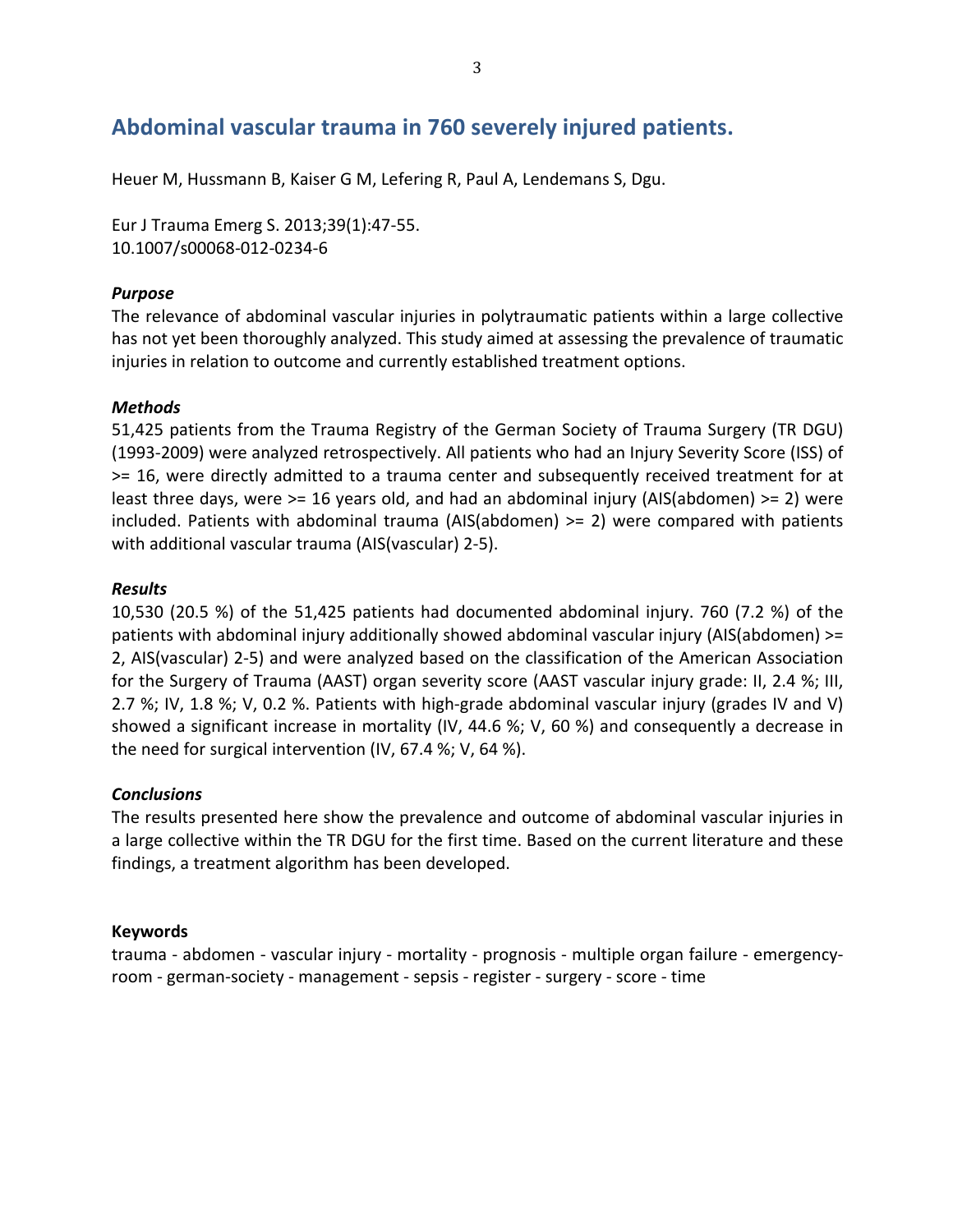# **Management of biliary complications following damage control** surgery for liver trauma.

Hommes M, Kazemier G, Schep N W L, Kuipers E J, Schipper I B.

Eur J Trauma Emerg S. 2013;39(5):511-516. 10.1007/s00068-013-0304-4

The liver is the most frequently injured solid intra-abdominal organ. The major cause of early death following severe liver trauma is exsanguination. Although perihepatic packing improves survival in severe liver trauma, this leaves parenchymal damage untreated, often resulting in post-traumatic biliary leakage and a subsequent rise in morbidity. The aim of this study was to analyze the incidence and treatment of biliary leakage following the operative management of liver trauma.

Patients presenting between 2000 and 2009 to Erasmus University Medical Centre with traumatic liver injury were identified. Data from 125 patients were collected and analyzed. Sixty-eight (54 %) patients required operation. All consecutive patients with post-operative biliary complications were analyzed. Post-operative biliary complications were defined as biloma, biliary fistula, and bilhemia.

Ten (15 %) patients were diagnosed with post-operative biliary leakage following liver injury. Three patients with a biloma were treated with percutaneous drainage, without further intervention. Seven patients with significant biliary leakage were managed by endoscopic stenting of the common bile duct to decompress the internal biliary pressure. One patient had a relaparotomy and right hemihepatectomy to control biliary leakage and injury of the right hepatic duct.

Biliary complications continue to occur frequently following damage control surgery for liver trauma. The majority of biliary complications can be managed without an operation. Endoscopic retrograde cholangiopancreatography (ERCP) and internal stenting represent a safe strategy to manage post-operative biliary leakage and bilhemia in patients following liver trauma. Minor biliary leakage should be managed by percutaneous drainage alone.

### **Keywords**

liver trauma - damage control surgery - biliary complications - hepatic hemorrhage nonoperative management - perihepatic packing - bile leaks - injuries - blunt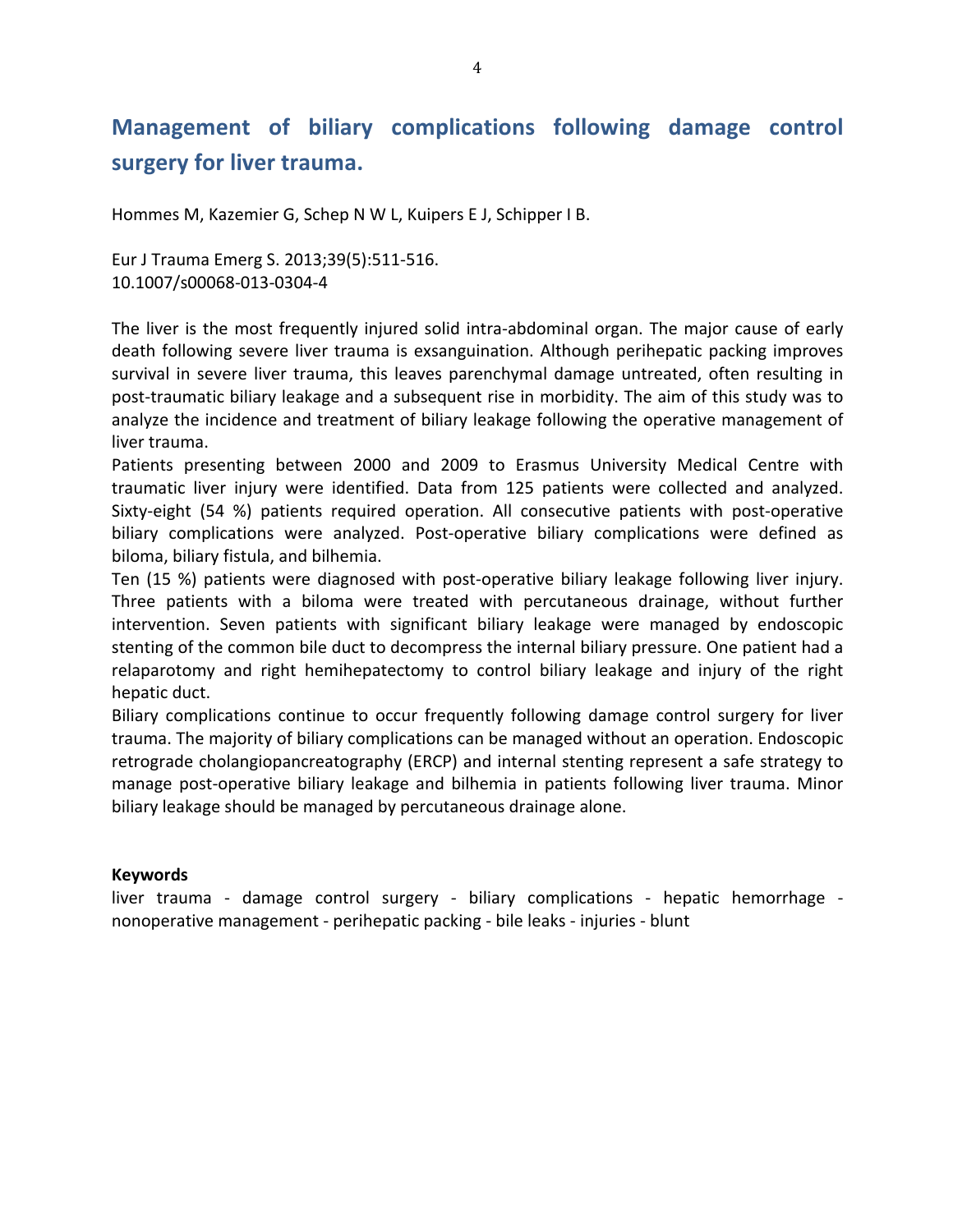# **Is computed tomography necessary to determine liver injury in pediatric trauma patients with negative ultrasonography?**

Kaya U, Cavus U Y, Karakilic M E, Erdem A B, Aydin K, Isik B, Abacioglu S, Buyukcam F.

Eur J Trauma Emerg S. 2013;39(6):641-646. 10.1007/s00068-013-0322-2

### *Purpose*

Abdominal trauma is the third most common cause of all trauma-related deaths in children. Liver injury is the second most common, but the most fatal injury associated with abdomen trauma. Because the liver enzymes have high sensitivity and specificity, the use of tomography has been discussed for accurate diagnosis of liver injury.

### *Methods*

Our study was based on retrospective analyses of hemodynamically stabil patients under the age of 18 who were admitted to the emergency department with blunt abdominal trauma.

### *Results*

Aspartate aminotransferase (AST) and alanine aminotransferase (ALT) levels were significantly higher as a result of liver injury. In the patients whose AST and ALT levels were lower than 40 IU/L, no liver injury was observed in the contrast-enhanced computed tomography (CT). No liver injury was detected in the patients with AST levels lower than 100 IU/L. Liver injury was detected with contrast-enhanced CT in only one patient whose ALT level was lower than 100 IU/L, but ultrasonography initially detected liver injury in this patient.

### *Conclusions*

According to our findings, abdominal CT may not be necessary to detect liver injury if the patient has ALT and AST levels below 100 IU/L with a negative abdominal USG at admission and during follow-up.

### **Keywords**

pediatric abdominal trauma - liver enzyme - liver injury - ultrasonography - blunt abdominaltrauma - nonoperative management - emergency-department - transaminase levels - hepaticinjury - united-states - children - diagnosis - risk - ct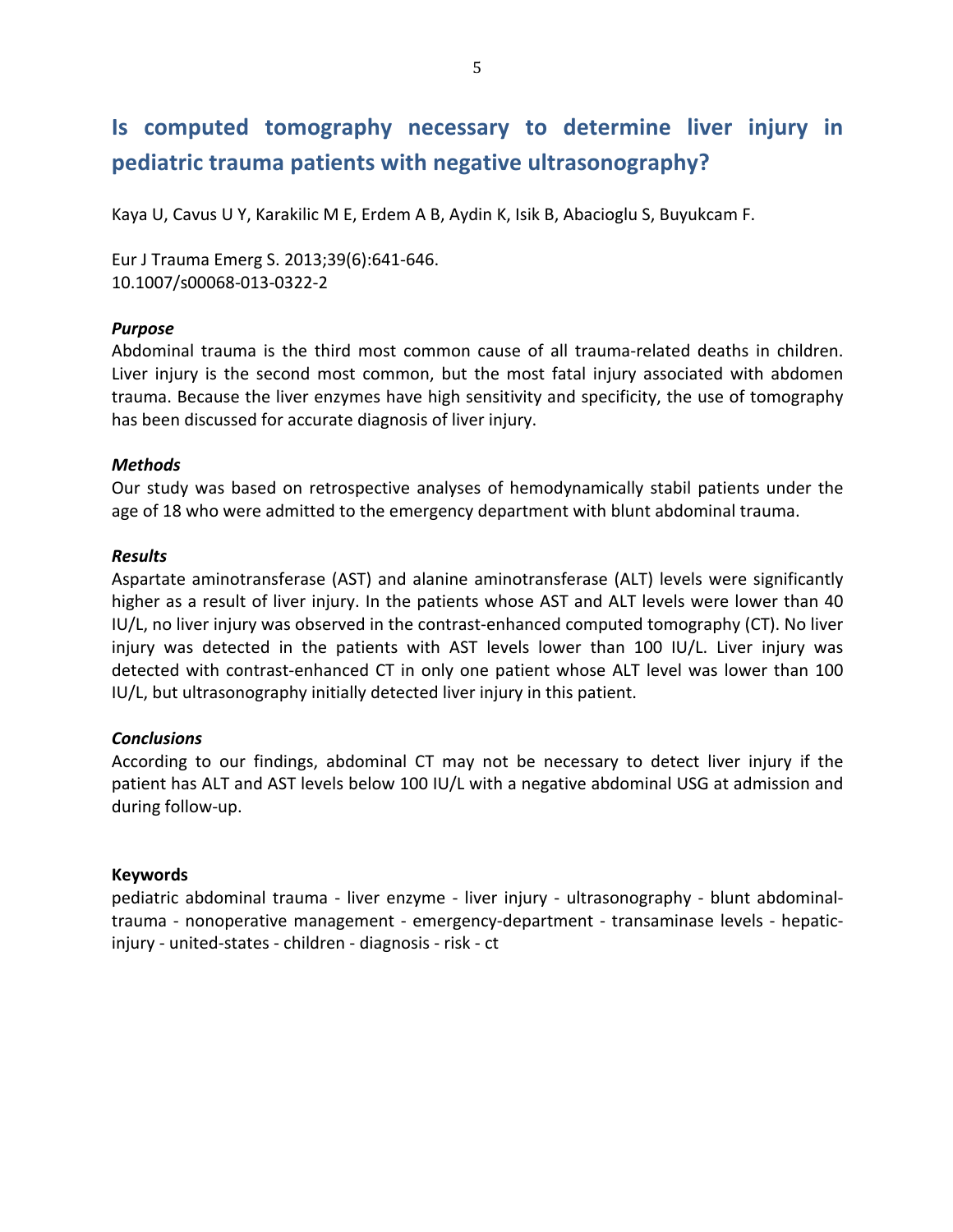# **Risk factors and management of anticoagulant-induced intramural hematoma of the gastrointestinal tract.**

Samie A A, Theilmann L.

Eur J Trauma Emerg S. 2013;39(2):191-194. 10.1007/s00068-013-0250-1

Intramural intestinal hematoma is considered a rare complication of overanticoagulation in elderly patients. Nevertheless, this clinical entity is increasingly being reported in the literature, and its incidence is predicted to increase further as a result of the wide use of long-term anticoagulation in an aging population. However, data regarding the risk factors and optimal management of this unusual complication in patients on phenprocoumon/warfarin are scarce. We retrospectively analyzed the medical reports of patients with intramural gastrointestinal hematoma on anticoagulant therapy who were treated in our unit between January 2008 and July 2011.

Four consecutive patients were identified during the study period. The mean age of the patients was 80 years. All patients were on uninterrupted anticoagulation with phenprocoumon due to chronic atrial fibrillation. Hematoma was localized in the duodenum in one patient, in the jejunum in two patients, and in the rectum in one patient. Hematoma occurred spontaneously in three patients and following a trauma in one patient. Excessive anticoagulation with an INR of  $> 6$  was associated with the development of this complication in all spontaneous cases. A combination of computed tomography and sonography established the diagnosis in all four. Conservative therapy proved successful in two patients, and surgery was necessary in two cases. Intramural hematoma of the gastrointestinal tract should be suspected in any patient with abdominal pain or intestinal obstruction under anticoagulant therapy. Emergency physicians and surgeons should be aware of this rare complication, as most such cases will resolve spontaneously under conservative measures without the need for surgery.

### **Keywords**

intestinal hematoma - phenprocoumon - anticoagulant therapy - small-bowel hematoma obstruction - therapy - secondary - warfarin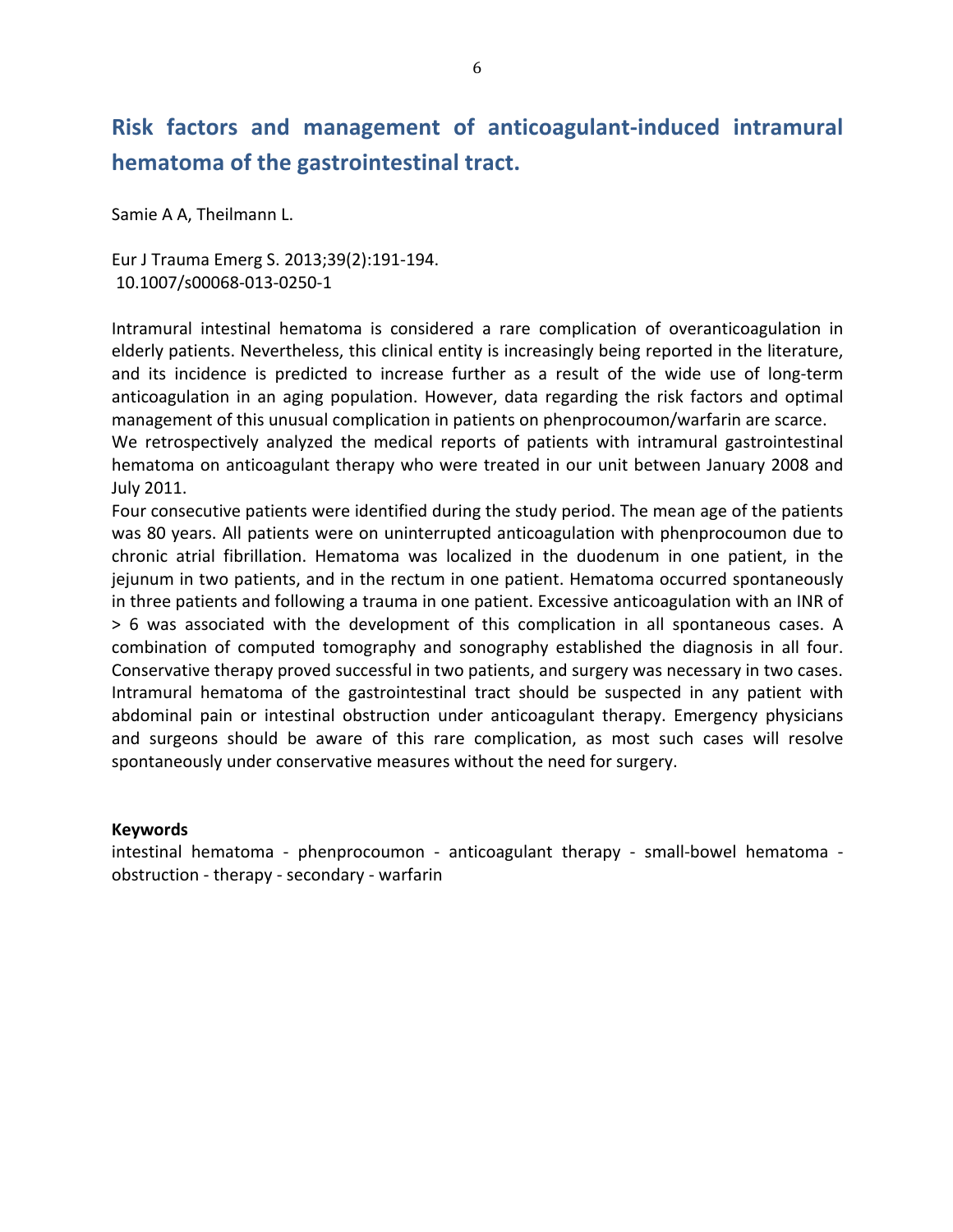# **Distinguishing between acute appendicitis and appendiceal mucocele: is this possible preoperatively?**

Saylam B, Guldogan C E, Coskun F, Vural V, Comcali B, Tez M.

Eur J Trauma Emerg S. 2013;39(5):523-529. 10.1007/s00068-013-0321-3

Mucocele of the appendix is an infrequent event, characterized by a cystic dilatation of the lumen. It is often diagnosed clinically from signs and symptoms of acute appendicitis or, if it is asymptomatic, as an incidental finding during ultrasonography, computed tomography, or laparotomy.

We evaluated the histological data of patients who were believed to have mucocele of the appendix. These patients  $(n = 23)$  were compared with sex- and age-matched control subjects  $(n = 12)$ = 79) with appendicitis.

The main reason for emergency surgery was lower right abdominal pain in 15 patients, and intestinal obstruction in three. Univariate analysis using sonography demonstrated that the larger appendiceal outer diameter was positively correlated with the diagnosis of appendiceal mucocele ( $p = 0.001$ ) and the mean white blood cell count was negatively correlated ( $p = 0.023$ ). In urine analysis, 41.7 % of the mucocele patients and 10 % of the appendicitis patients had microscopic hematuria, respectively ( $p = 0.019$ ). An outer diameter of 10 mm or more was predictive of appendiceal mucocele diagnosis, with a sensitivity of 76.5 %, specificity of 81 %, positive predictive value of 76.5 %, and negative predictive value of 94.12 %. The overall diagnostic accuracy was 80.2 %. One point was given for the presence of each of these factors to develop a new score. The resulting area under the receiver operator characteristic curve was 0.855 (95 % CI 0.741-0.969) for the score. The histological examination of the specimens revealed mucocele in 15 cases, mucinous cystadenoma in seven cases and mucinous cystadenocarcinoma in one case. Twenty patients underwent appendectomy, and three patients were treated with right colectomy.

A threshold 10-mm diameter of the appendix under compression is a useful preoperative measurement for differentiating between appendiceal mucocele and acute appendicitis. Microhematuria is simple test that can provide a significant role in supporting the clinical diagnosis of appendiceal mucocele in the emergency department.

### **Keywords**

mucocele of the appendix - appendicitis - score - microhematuria - urologic disease - ct findings - appendectomy - hematuria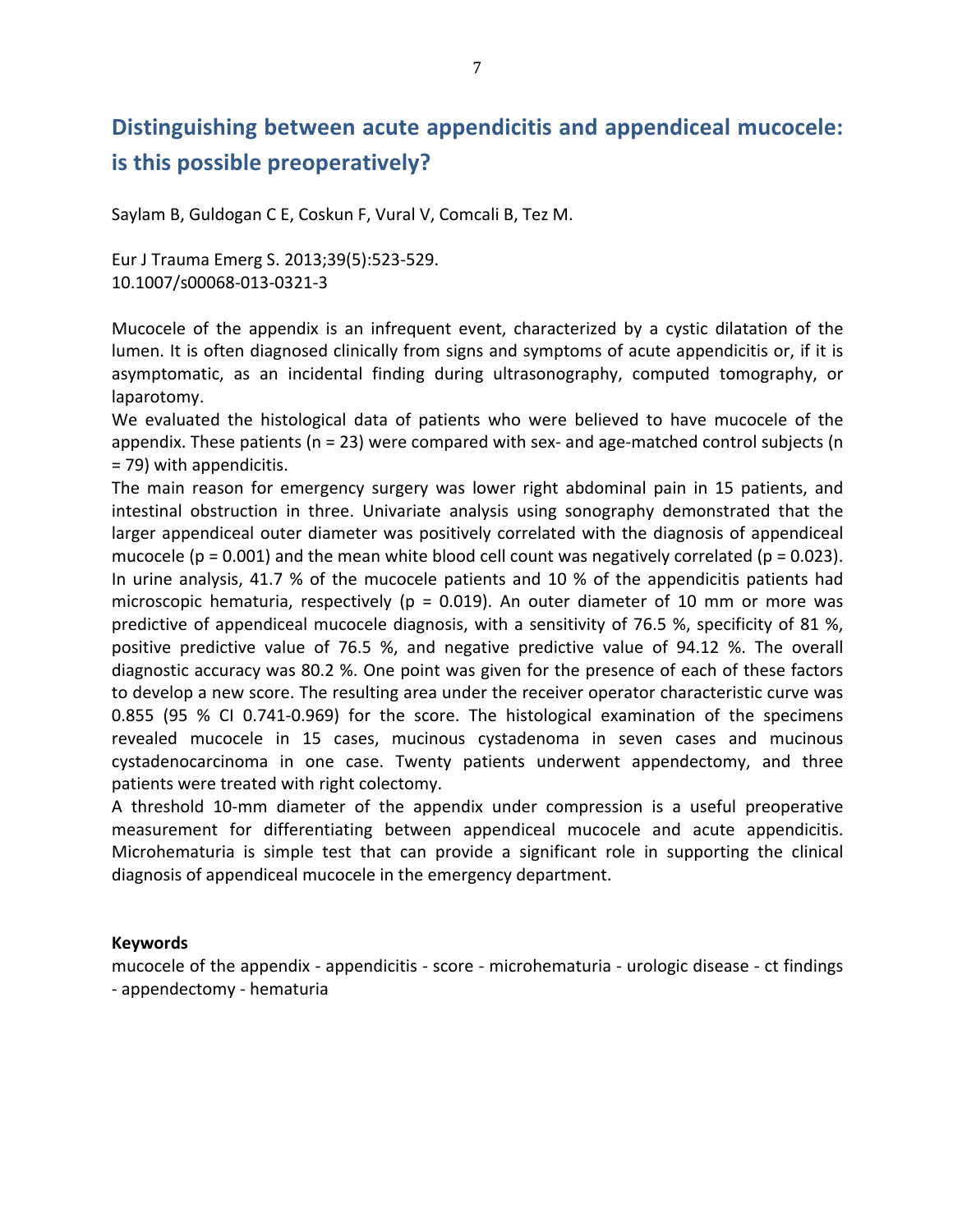# **Blunt bowel and mesenteric injuries detected on CT scan: who is really eligible for surgery?**

Bege T, Chaumoitre K, Leone M, Mancini J, Berdah S V, Brunet C.

Eur J Trauma Emerg S. 2014;40(1):75-81. 10.1007/s00068-013-0318-y

There is no consensually accepted approach to the management of blunt bowel and mesenteric injuries. Surgery is required urgently in the case of bowel perforation or haemodynamic instability, but several patients can be treated non-operatively. This study aimed to identify the risk factors for surgery in an initial assessment.

We retrospectively reviewed the medical charts and computed tomography (CT) scans of adult patients presenting with a blunt abdominal trauma to our centre between the years 2004 and 2011. We included only patients with a CT scan showing suspected injury to the mesentery or bowel.

There were 43 patients (33 males and 10 females), with a mean Injury Severity Score (ISS) of 22. The most frequently suspected injuries based on a CT scan were mesenteric infiltrations in 40 (93 %) patients and bowel wall thickening in 22 (51 %) patients. Surgical therapy was required for 23 (54 %) patients. Four factors were independently associated with surgical treatment: a free-fluid peritoneal effusion without solid organ injury [adjusted odds ratio (OR) = 14.4, 95 % confidence interval (CI)  $[1.9-111]$ ;  $p = 0.015$ ], a beaded appearance of the mesenteric vessels  $(OR = 9 [1.3-63]; p = 0.027)$ , female gender  $(OR = 14.2 [1.3-159]; p = 0.031)$  and  $ISS > 15 (OR = 14.2)$ 6.9  $[1.1-44]$ ;  $p = 0.041$ ). Surgery was prescribed immediately for 11 (26 %) patients and with delay, after the failure of initially conservative treatment, for 12 (28 %) patients. The presence of a free-fluid peritoneal effusion without solid organ injury was also an independent risk factor for delayed surgery (OR =  $9.8$  [1-95];  $p = 0.048$ ).

In blunt abdominal trauma, the association of a bowel and/or mesenteric injury with a peritoneal effusion without solid organ injury on an initial CT scan should raise the suspicion of an injury requiring surgical treatment. Additionally, this finding should lead to a clinical discussion of the benefit of explorative laparotomy to prevent delayed surgery. However, these findings need validation by larger studies.

### **Keywords**

blunt trauma - bowel and mesenteric injury - surgery - ct scan - screening computedtomography - 275,557 trauma admissions - hours produce morbidity - gender-related outcomes - abdominal-trauma - multidetector ct - multicenter experience - operative intervention - hollow viscus - free fluid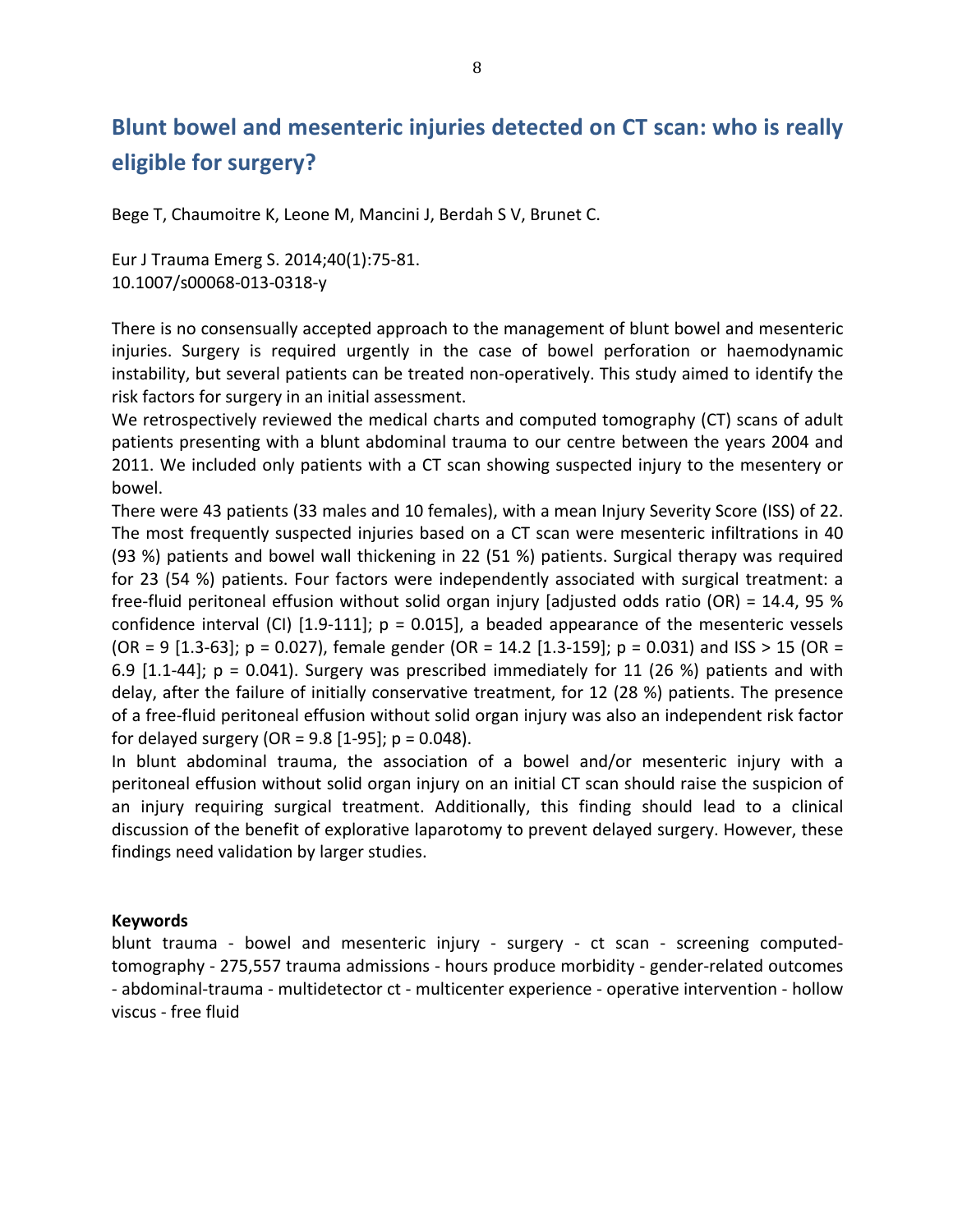# **Risk factors for liver abscess formation in patients with blunt hepatic injury after non-operative management.**

Hsu C P, Wang S Y, Hsu Y P, Chen H W, Lin B C, Kang S C, Yuan K C, Liu E H, Kuo I M, Liao C H, Ouyang C H, Yang S J.

Eur J Trauma Emerg S. 2014;40(5):547-552. 10.1007/s00068-013-0346-7

### *Purpose*

To identify risk factors for liver abscess formation in patients with blunt hepatic injury who underwent non-operative management (NOM).

### *Methods*

From January 2004 to October 2008, retrospective data were collected from a single level I trauma center. Clinical data, hospital course, and outcome were all extracted from patient medical records for further analysis.

### *Results*

A total of 358 patients were enrolled for analysis. There were 13 patients with liver abscess after blunt hepatic injury. Patients with abscess had a significant increase in glutamic oxaloacetic transaminase (GOT,  $p = 0.006$ ) and glutamic pyruvic transaminase (GPT,  $p < 0.0001$ ), and a decrease in arterial blood  $pH$  ( $p = 0.023$ ) compared to patients without abscess in the univariate analyses. In addition, high-grade hepatic injury and transarterial embolization (TAE, p < 0.001) were also risk factors for liver abscess formation. Five factors (GOT, GPT, pH level in the arterial blood sample, TAE, and high-grade hepatic injury) were included in the multivariate analysis. TAE, high-grade hepatic injury, and GPT level were statistically significant. The odds ratios of TAE and high-grade hepatic injury were 15.41 and 16.08, respectively. A receiver operating characteristic (ROC) analysis was used for GPT, and it suggested cutoff values of 372.5  $U/L$ . A prediction model based on the ROC analysis had 100 % sensitivity and 86.7 % specificity to predict liver abscess formation in patients with two of the three independent risk factors.

### *Conclusions*

TAE, high-grade hepatic injury, and a high GPT level are independent risk factors for liver abscess formation.

### **Keywords**

hepatic injury - liver injury - liver laceration - non-operative management - liver abscess transarterial embolization - increased aspartate-aminotransferase - abdominal computedtomography - trauma - complications - sonography - experience - diagnosis - children - victims enzymes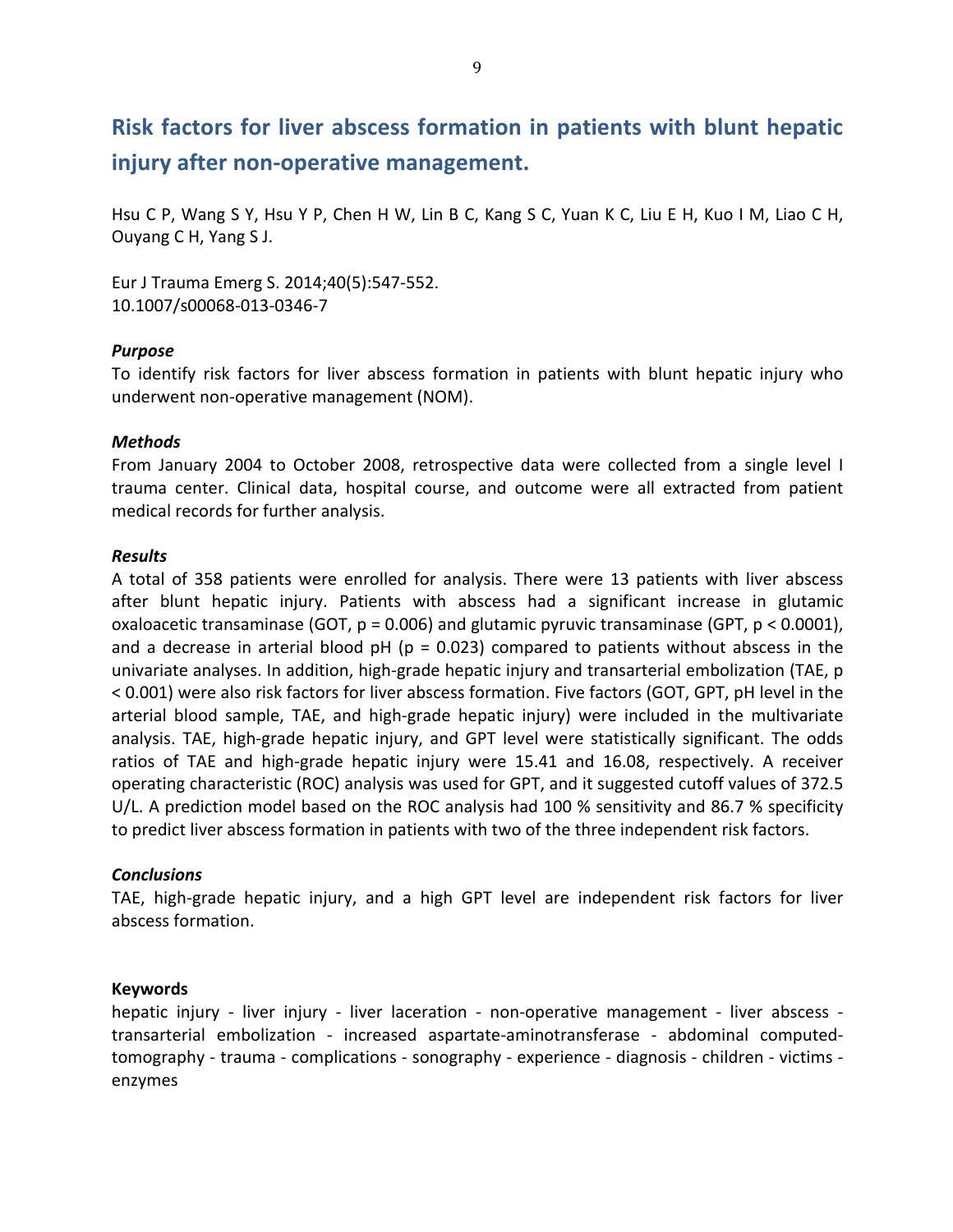# **Planned re-laparotomy and the need for optimization of physiology** and immunology.

Kobayashi L, Coimbra R.

Eur J Trauma Emerg S. 2014;40(2):135-142. 10.1007/s00068-014-0396-5

Planned re-laparotomy or damage control laparotomy (DCL), first described by Dr. Harlan Stone in 1983, has become a widely utilized technique in a broad range of patients and operative situations. Studies have validated the use of DCL by demonstrating decreased mortality and morbidity in trauma, general surgery and abdominal vascular catastrophes. Indications for planned re-laparotomy include severe physiologic derangements, coagulopathy, concern for bowel ischemia, and abdominal compartment syndrome. The immunology of DCL patients is not well described in humans, but promising animal studies suggest a benefit from the open abdomen (OA) and several human trials on this subject are currently underway. Optimal critical care of patients with OA's, including sedation, paralysis, nutrition, antimicrobial and fluid management strategies have been associated with improved closure rates and recovery.

#### **Keywords**

re-laparotomy - damage control laparotomy - open abdomen - abdominal compartment syndrome - damage-control laparotomy - hypertonic saline resuscitation - primary fascial closure - multiple organ failure - severe intraabdominal hemorrhage - trauma exsanguination protocol - massive transfusion protocols - elusive early complication - vascular surgical-patients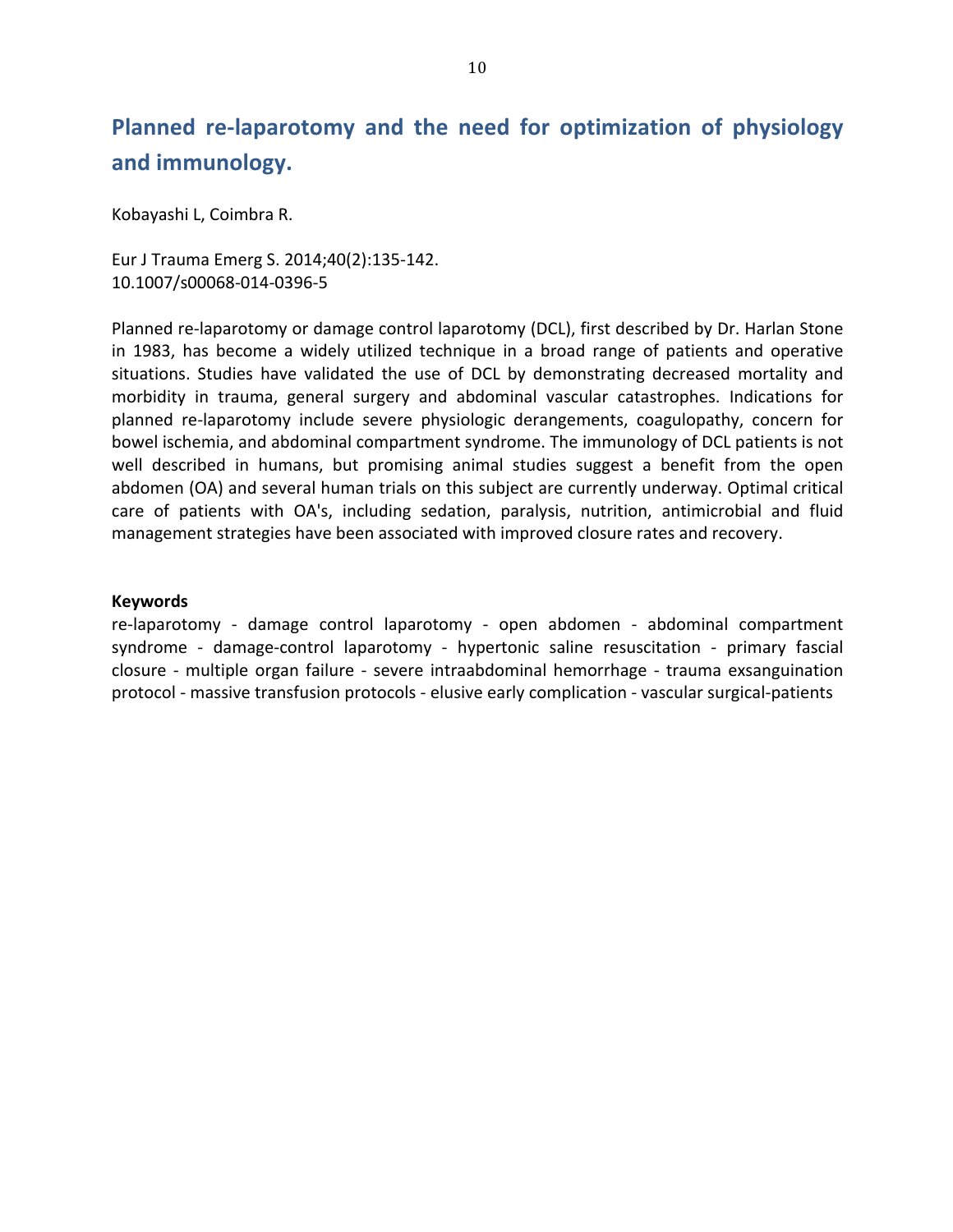## The role of surgery in the management of "body packers".

Llano L A, Valcalcel C R, Al-lal Y M, Diaz M D P, Stafford A, Fuentes F T.

Eur J Trauma Emerg S. 2014;40(3):351-355. 10.1007/s00068-014-0388-5

The concealment of packets of illegal substances within body cavities is a common technique for drug smuggling worldwide. The goal of our study was to analyze the results of conservative treatment of "body packers", indications for surgical intervention, and postoperative morbidity. This is a retrospective study of patients admitted to our hospital and diagnosed as body packers. The diagnostic protocol included an abdominal X-ray and urinalysis for toxic substances. Only patients with gastrointestinal symptoms, signs of intoxication, or a positive urinalysis were admitted for observation. Conservative management included bowel rest and serial abdominal radiographs to confirm the passage per rectum of all foreign bodies. Asymptomatic patients were given laxatives in the emergency department (ED) to promote bowel movements and were not admitted to the hospital.

A total of 763 body packers were admitted to the hospital, all of whom were initially treated conservatively. Of these patients, 47 (6 %) developed complications: 28 with bowel obstruction, three with bowel perforation, and 16 with substance intoxication. In patients developing complications, urinalysis for toxic substances was negative in 19 (40 %). Sixteen (34 %) patients who developed complications were successfully managed nonoperatively. Three  $(6\%)$  other patients died before surgery: two deaths resulted from acute toxicity (one of them with an acute onset and a negative urinalysis) and the third patient died of bowel perforation. Laparotomy was required in 28 (3.5 %) body packers admitted for observation. Enterotomy and/or gastrotomy to remove the packets were the most frequently performed procedures. Postoperative morbidity occurred in 57 % of patients, with wound infection being the most frequent complication.

Conservative management was effective in 94 % of symptomatic patients. A laparotomy was required in only 3.5 % of cases. The mortality rate in this series was low, resulting from either severe cocaine poisoning from ruptured packets or bowel perforation.

### **Keywords**

body packers - swallowers - drug smuggling - surgical-treatment - experience - packing - pushers - drugs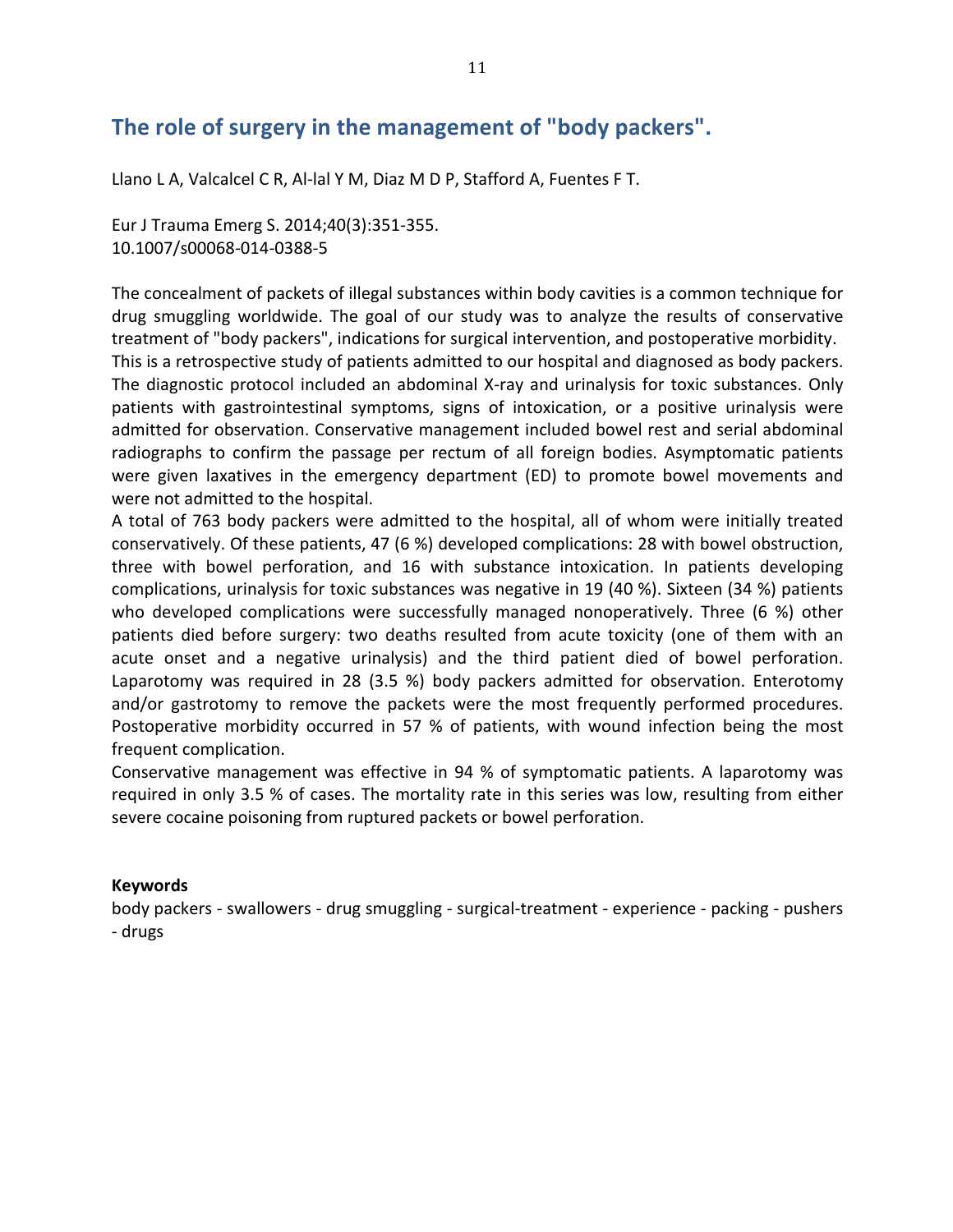### **Serum lipase for assessment of pancreatic trauma.**

Mitra B, Fitzgerald M, Raoofi M, Tan G A, Spencer J C, Atkin C.

Eur J Trauma Emerg S. 2014;40(3):309-313. 10.1007/s00068-013-0341-z

Pancreatic enzymes are routinely measured during reception of trauma patients to assess for pancreatic injury despite conflicting evidence on their utility. The aim of this study was to investigate the utility of routine initial serum lipase measurement for the diagnosis of acute pancreatic trauma.

Lipase measurements were introduced as part of the trauma pathology panel and requested on all patients who presented to an adult major trauma service and met trauma call-out criteria. Clinical records of these patients were extracted from the trauma registry and retrospectively reviewed. The performance of an initial serum lipase level measured on presentation to detect pancreatic trauma was determined.

There were 2,580 patients included in the study, with 17 patients diagnosed with pancreatic trauma. An elevated lipase was recorded in 390 patients. Statistically significant associations were observed for elevated lipase in patients with pancreatic trauma, head injury, acute alcohol ingestion and massive blood transfusion. As a test for pancreatic trauma, an abnormal serum lipase result had a specificity of 85.3 % (95 % CI 83.8-86.6), sensitivity of 76.5 % (95 % CI 49.8-92.2), positive predictive value of 3.3 % (95 % CI 1.8-5.8) and negative predictive value of 99.8 % (95 % CI 99.4-99.9). Higher cut-offs of serum lipase did not result in better performance.

A normal serum lipase result can be a useful adjunct to exclude pancreatic injury. A positive lipase result, regardless of the cut-off used, was not reliably associated with pancreatic trauma, and should not be used to guide further assessment.

### **Keywords**

wounds and injuries - pancreas - abdomen - resuscitation - hematologic tests - tomography - xray computed - blunt abdominal-trauma - head-injury - amylase - utility - hyperamylasemia management - chemistry - enzymes - panels - level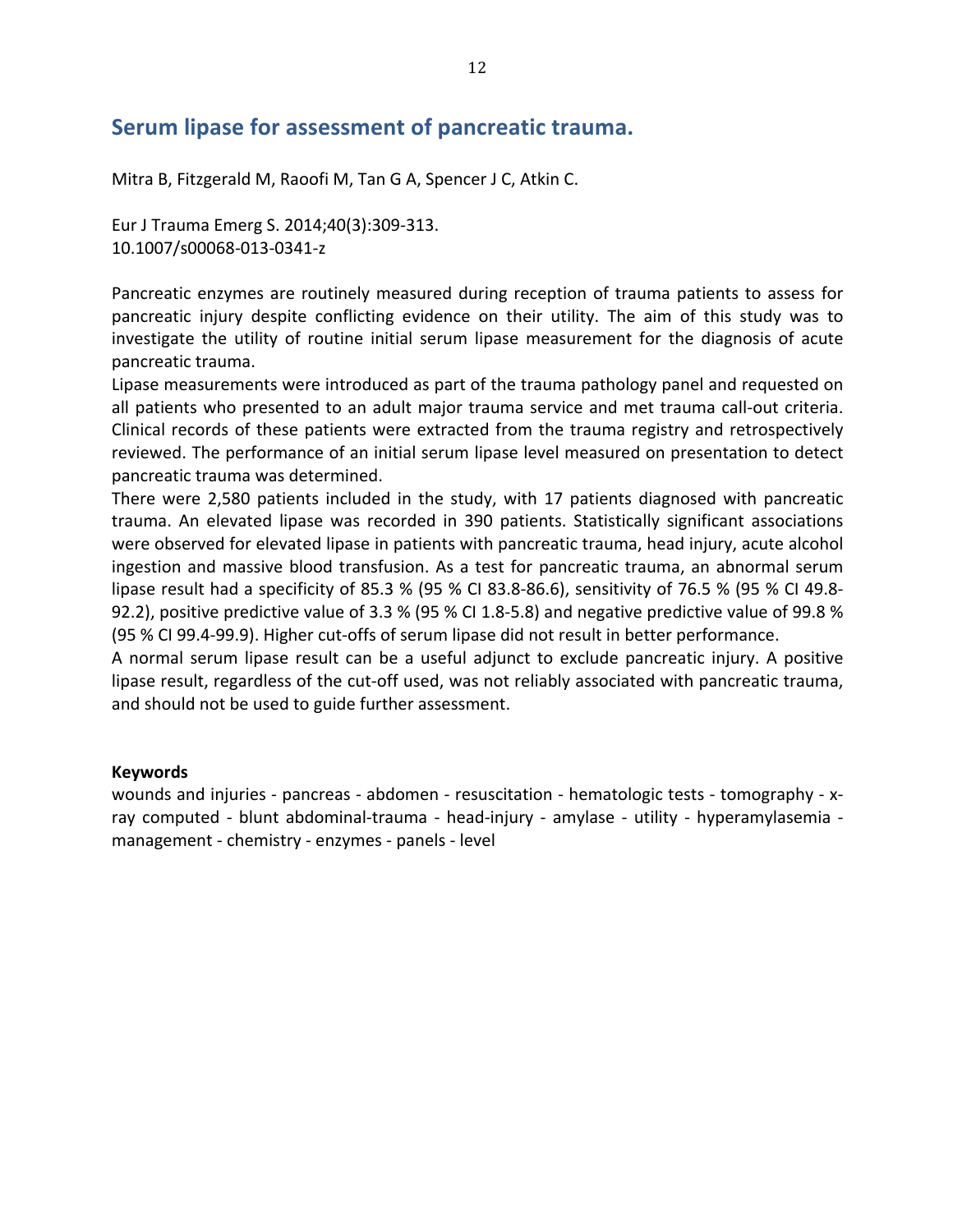## Abdominal blast injuries: different patterns, severity, management, and prognosis according to the main mechanism of injury.

Turegano-Fuentes F, Perez-Diaz D, Sanz-Sanchez M, Alfici R, Ashkenazi I.

Eur J Trauma Emerg S. 2014;40(4):451-460. 10.1007/s00068-014-0397-4

To review the frequency, different patterns, anatomic severity, management, and prognosis of abdominal injuries in survivors of explosions, according to the main mechanism of injury.

A MEDLINE search was conducted from January 1982 to August 2013, including the following MeSH terms: blast injuries, abdominal injuries. EMBASE was also searched, with the same entries. Abdominal blast injuries (ABIs) have been defined as injuries resulting not only from the effects of the overpressure on abdominal organs, but also from the multimechanistic effects and projectile fragments resulting from the blast. Special emphasis was placed on the detailed assessment of ABIs in patients admitted to GMUGH (Gregorio Maran University General Hospital) after the Madrid 2004 terrorist bombings, and in patients admitted to HYMC (Hillel Yaffe Medical Centre) in Hadera (Israel) following several bombing episodes. The anatomic severity of injuries was assessed by the abdominal component of the AIS, and the overall anatomic severity of casualties was assessed by means of the NISS.

Abdominal injuries are not common in survivors of terrorist explosions, although they are a frequent finding in those immediately killed. Primary and tertiary blast injuries have predominated in survivors from explosions in enclosed spaces reported outside of Israel. In contrast, secondary blast injuries causing fragmentation wounds were predominant in suicide bombings in open and/or semi-confined spaces, mainly in Israel, and also in military conflicts. Multiple perforations of the ileum seem to be the most common primary blast injury to the bowel, but delayed bowel perforations are rare. Secondary blast injuries carry the highest anatomic severity and mortality rate. Most of the deaths assessed occurred early, with hemorrhagic shock from penetrating fragments as the main contributing factor. The negative laparotomy rate has been very variable, with higher rates reported, in general, from civilian hospitals attending a large number of casualties.

The pattern, severity, management, and prognosis of ABI vary considerably, in accordance with the main mechanism of injury.

### **Keywords**

blast injuries - abdominal injuries - fragment wounds - explosions - suicide bombing attacks operation-iraqi-freedom - terrorist bombings - casualty incidents - external signs - combat wounds - global war - trauma - experience - explosion